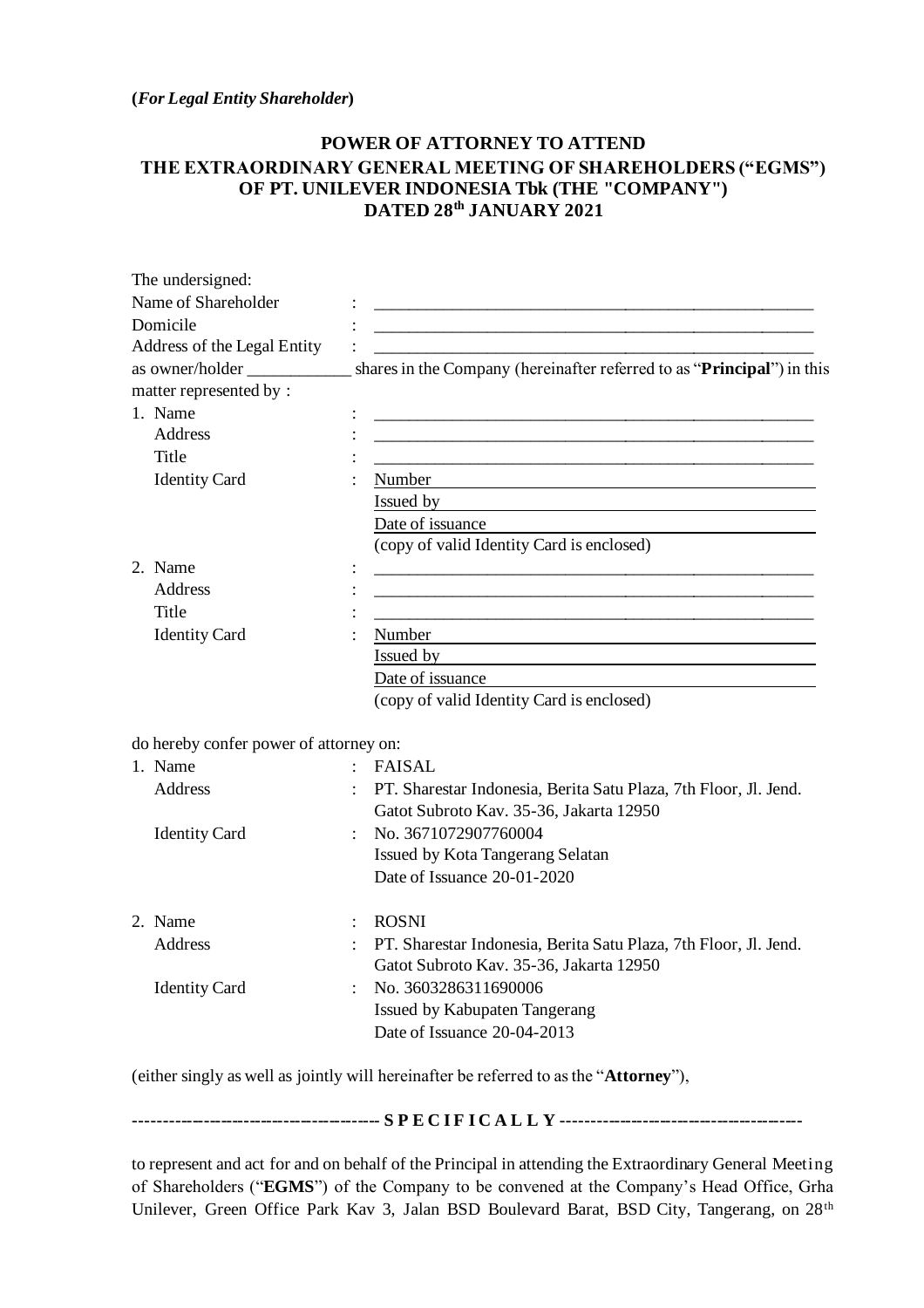January 2021 or any adjournment thereof and participating in the discussions at the EGMS, casting the votes which the Principal as shareholder of the Company shall be entitled to cast at such EGMS, in accordance with the voting instructions set forth as follows:

| <b>EGMS AGENDA</b> |                                                                  | OTING INSTRUCTION |         |         |  |
|--------------------|------------------------------------------------------------------|-------------------|---------|---------|--|
|                    |                                                                  | Agree             | Against | Abstain |  |
| Agenda             |                                                                  |                   |         |         |  |
|                    | To approve the resignation of Mr. Jochanan Senf as               |                   |         |         |  |
|                    | Director of the Company, effective as of $31st$ December<br>2020 |                   |         |         |  |
|                    | To approve the resignation of Mrs. Sri Widowati as               |                   |         |         |  |
|                    | Director of the Company, effective as of $31st$ December<br>2020 |                   |         |         |  |
|                    | To appoint Mrs. Tran Tue Tri as a Director of the                |                   |         |         |  |
|                    | Company, effective as of the closing of the Meeting              |                   |         |         |  |
|                    | until the closing of the Company's Annual General                |                   |         |         |  |
|                    | Meeting of Shareholders to be held in 2023.                      |                   |         |         |  |

This power of attorney has been conferred on the Attorney under the following conditions:

- a. this Power of Attorney shall not be amended and/or cancelled/withdrawn without prior written notification from the principal to the Board of Directors of the Company, such notification to be received by the Board of Directors of the Company no later than 3 (three) business days prior to the date of the EGMS. If PT Sharestar Indonesia does not so receive such a written notification from the Principal, the Board of Directors of the Company is entitled to assume and conclude that this power of attorney is still valid at the date of the EGMS on 28th January 2021;
- b. the Principal undertakes to fully accept and to ratify all actions performed by the Attorney on behalf of the Principal, by virtue of this power of attorney;
- c. the Principal confers this power of attorney with the right to delegate this power of attorney to other persons; and
- d. this power of attorney shall be effective as from the date  $27<sup>th</sup>$  January 2021.

|        | IN WITNESS WHEREOF, this power of attorney is executed in | on |
|--------|-----------------------------------------------------------|----|
| day of | $2021$ .                                                  |    |

|  | For the Principal, |  |
|--|--------------------|--|
|  |                    |  |

**For the Principal, Attorney,**

Stamp Duty

\_\_\_\_\_\_\_\_\_\_\_\_\_\_\_\_

Notes:

<sup>1.</sup> If this power of attorney is executed in the Republic of Indonesia, it must be signed with the stamp duty and the signature of the Principal and the date of the signing thereof shall be affixed on such stamp duty.

<sup>2.</sup> To the Shareholders having their registered address overseas, if this power of attorney is executed outside the Republic of Indonesia, this power of attorney shall be notarized and subsequently legalized by the Embassy/Consulate of the Republic of Indonesia having its jurisdiction covering the territory where this power of attorney will be signed, or in the absence of any Embassy/Consulate of the Republic of Indonesia, this power of attorney shall be legalized in accordance with the local rules.